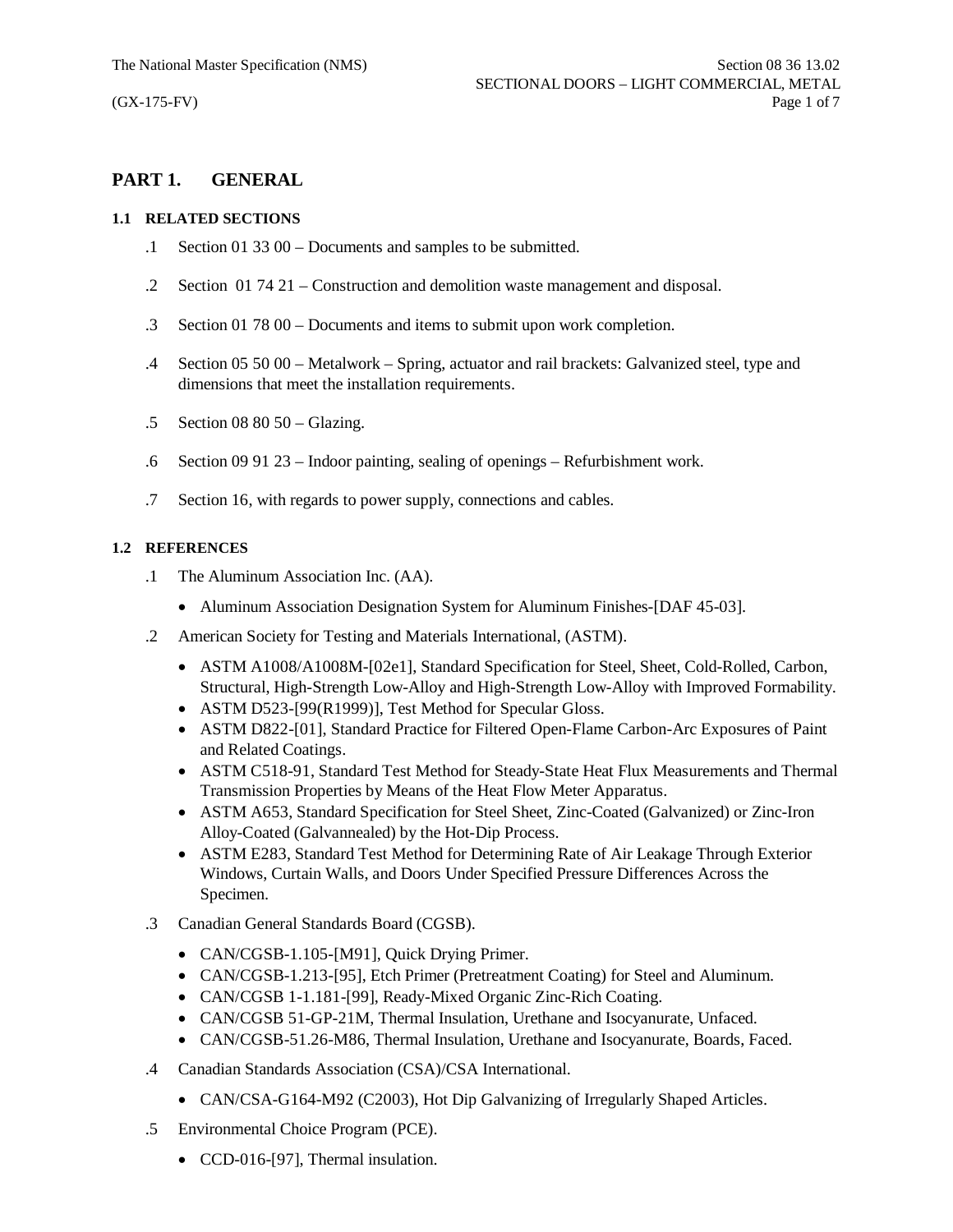- · CCD-047a-[98], Coatings, paints.
- · CCD-048-[95], Recycled water-borne surface coatings.

## **1.3 DESCRIPTION OF THE WORKS**

- .1 Design requirements
	- Exterior doors and associated rails shall be designed to withstand a wind load of 1 kPa, with a deflection in the horizontal plane that does not exceed 1/240 of the width of the door opening. They shall be designed to comply with industry standards (DASMA).
	- Sectional doors shall have a thermal resistance value (RSI) of 2.81, according to standard ASTM C-518-91.
	- The doors and associated rails shall be designed to withstand at least 1 000 operating cycles per year and shall have a global lifetime of 10 years.

### **1.4 DOCUMENTS/SAMPLES TO SUBMIT**

- .1 Specification sheets
	- · Submit the products' specification sheets and the manufacturer's data and documentation in accordance with Section 01 33 00.
- .2 Shop drawings
	- Submit the required shop drawings in accordance with Section 01 33 00 Documents and samples to be submitted.
	- · Shop drawings shall indicate: the door type, dimensions and service specifications; the materials; the type of operating mechanism; the location and details of the glazing; the details of hardware and accessories; and the required clearances and electrical connections.
- .3 Submit the installation instructions provided by the manufacturer.

## **1.5 DOCUMENTS/ITEMS TO SUBMIT UPON WORK COMPLETION**

.1 Provide the instructions required for the operation and maintenance of overhead doors and their hardware parts, and include them into the manual specified in Section 01 78 00 – Documents and items to submit upon work completion.

#### **1.6 QUALITY ASSURANCE**

- .1 Test reports: Submit test reports certifying that the products, materials and equipment comply with the physical characteristics and performance criteria laid down in the provisions.
- .2 The manufacturer shall have an established program of quality control such as ISO-9001:2008.
- .3 The installation work shall be carried out by a company with recognized experience in the specified type of product.

### **1.7 WASTE MANAGEMENT AND DISPOSAL**

- .1 Separate and recycle waste materials in accordance with Section 01 74 21 Construction and demolition waste management and disposal, as well as the requirements laid out in the waste reduction plan.
- .2 Remove all packaging materials from site and route them to appropriate recycling facilities.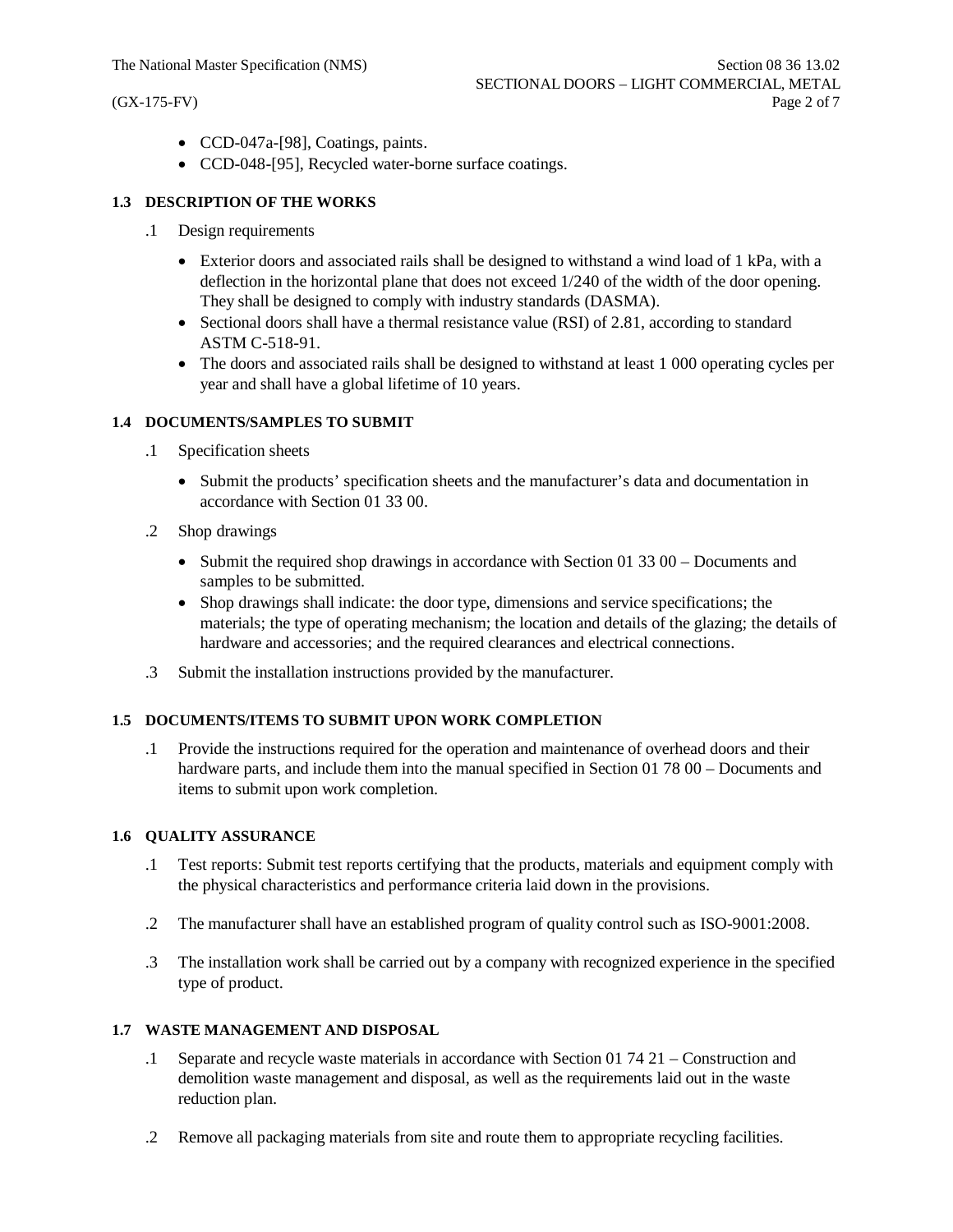- .3 Place corrugated cardboard, polystyrene and plastic packaging materials in the appropriate on-site recycling bins in accordance with the waste management program in effect on the site.
- .4 Route unused metal wiring and items to a metal recycling facility approved by professionals.
- .5 Route unused paint products to an authorized collection site for hazardous materials approved by professionals.
- .6 It is prohibited to dump unused paint products in the sewer, in a stream, in a lake, on the ground or any other place where it might pose a risk to health or the environment.
- .7 Unused or damaged glazing materials are not recyclable and are excluded from municipal recycling programs.

### **1.8 MAINTENANCE**

- .1 Replacement equipment and materials
	- Provide the required spare parts in accordance with Section 01 78 00 Documents and items to submit upon work completion.
	- Provide the following spare parts for up-and-over sectional doors:
		- .1 Panels;
		- .2 Rollers;
		- .3 Weatherstripping;
		- .4 Springs.
	- · Store the equipment at the specified location. Identify each item by associating it with the relevant door.

## **PART 2. PRODUCTS**

#### **2.1 MATERIALS AND EQUIPMENT**

- .1 Aluminium plate: Commercial grade, 3105 H16, surface-mounted, with woodgrain finish.
- .2 Aluminum profiles: AA6063-T5 alloy of the Aluminum Association.
- .3 Primer paint: Complying with standard CGSB-1.181, for galvanized steel works.
- .4 Glazing: Complying with design requirements.

## **2.2 DOORS**

- .1 The doors shall be the GX-175-FV model, as manufactured by Portes Garex.
- .2 Glazed panels: 3 mm double-glazed sealed units mounted on a stainless steel spacer. Glazing shall be inserted into a 1.73 mm thick tubular aluminum profile, which shall be white, black or naturally coloured anodized aluminum.
- .3 Kicks proof panels; made of two (2) rolled sheet steel by adhesive on plywood against white, black or natural anodized. The panel is fixed to the assembly of aluminum sections with PVC moldings.
- .4 Assembly of the various parts: Arc or spot welding, riveting, or by means of adhesive and screws.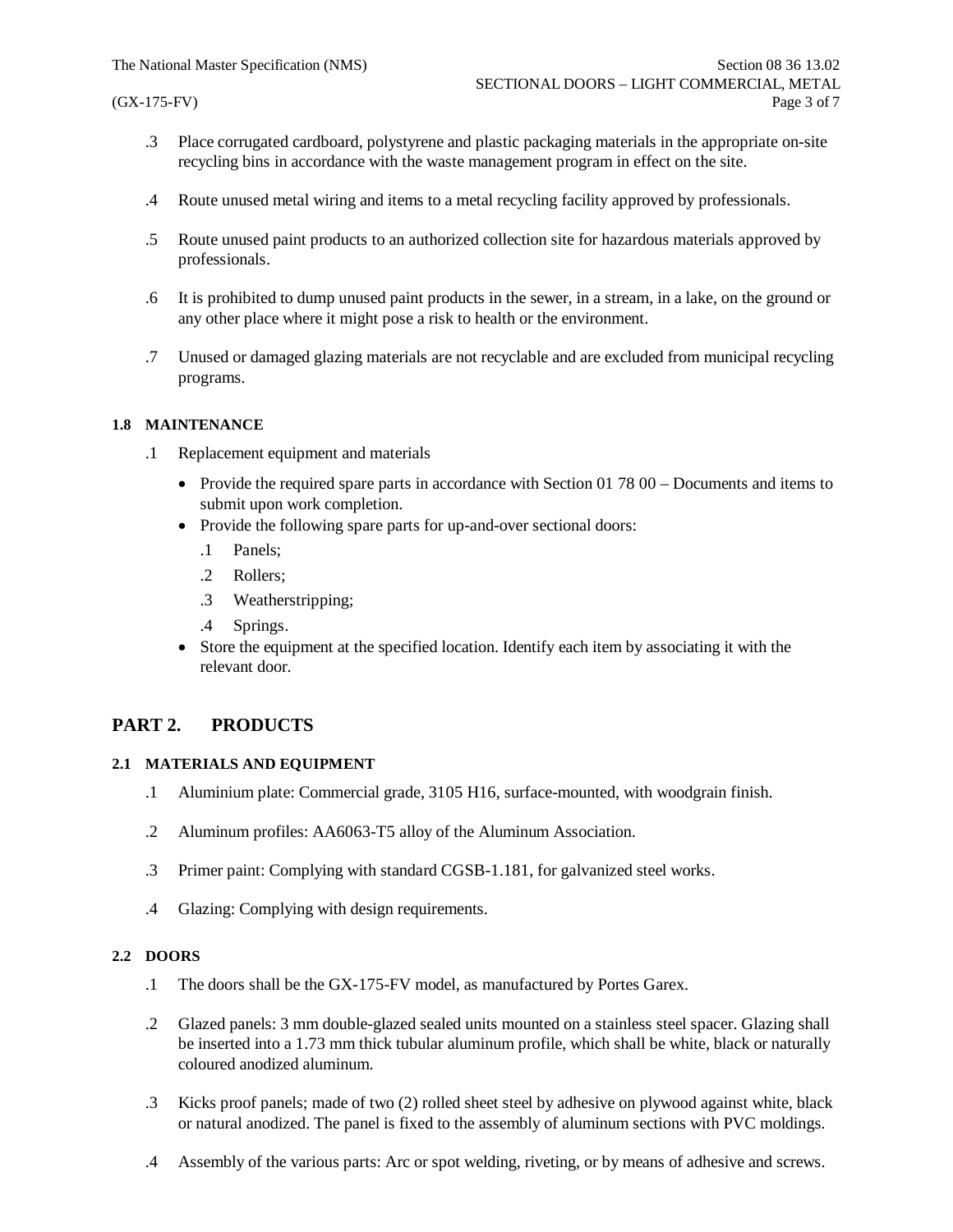.5 Primer paint: Doors shall be manufactured from prepainted steel parts.

## **2.3 PREFINISHED STEEL PLATE**

- .1 Prefinished steel plate, factory-coated with a layer of polyester.
	- · Colour: Selected among the manufacturer's standard colours.
	- Specular gloss: 30 units minimum, with a tolerance of  $\pm$  5 units, according to the standard A-653, CS type B.
	- Thickness of the paint layer: At least 20 micrometres.
	- Resistance to weathering: 10 years.

## **2.4 WEATHERSTRIPPING**

- **PVC** weatherstripping, full width at the top and bottom of each section to ensure thermal breakage and airtightness according to standard ASTM E-283.
- · U-shaped extruded neoprene weatherstripping, full width, to install at the bottom of the doors in a **PVC or aluminum** extrusion.
- · 65 mm flexible weatherstripping installed on top of the upper panel using a **PVC or aluminum** moulding.
- · Extruded weatherstripping made of **PVC, commercial aluminum or aluminum screw cover** and high-quality vinyl for intense cold, to install on the side and top bars of the door frames, in accordance with the manufacturer's specifications. The weatherstripping colour shall be selected from the manufacturer's standard colours

## **2.5 TYPE OF DOOR OPERATION**

- .1 Doors shall be equipped with the following accessories depending on the type of door operation.
	- Manual operation: Two handles installed inside.
	- · Mechanical operation: **chain pick, chain hoist.**

## **2.6 INDUSTRIAL HARDWARE**

- .1 Guiding rails: **Standard configuration, for door opening with low headroom, elevation. vertical or roof pitch**, 50 mm in width, galvanized steel at least 1.99 mm (14 gauge) thick, bare metal.
- .2 Guiding rail brackets: Continuous or galvanized steel angle, 1.99 mm (14 gauge) thick, bare metal.
- .3 Balancing springs: 10 000-cycle oil-tempered heavy duty torsion springs, fitted with brackets in accordance with the manufacturer's specifications.
	- · Cable drum: 100 mm minimum, die-cast aluminum.
	- Shaft: Diameter of 25 mm, galvanized steel.
- .4 Top roller holders: Galvanized steel, 1.99 mm thick, adjustable.
- .5 Rollers: Hardened steel, oil lubricated, free lateral movement, ball bearing, 50 mm diameter, solid steel bandage.
- .6 Hinges: Heavy duty, single or double, galvanized steel, 1.99 mm thick (14 gauge), in accordance with the manufacturer's specification.
- .7 Cable: Aircraft cable, galvanized steel, 4 mm diameter minimum, in accordance with the manufacturer's specifications.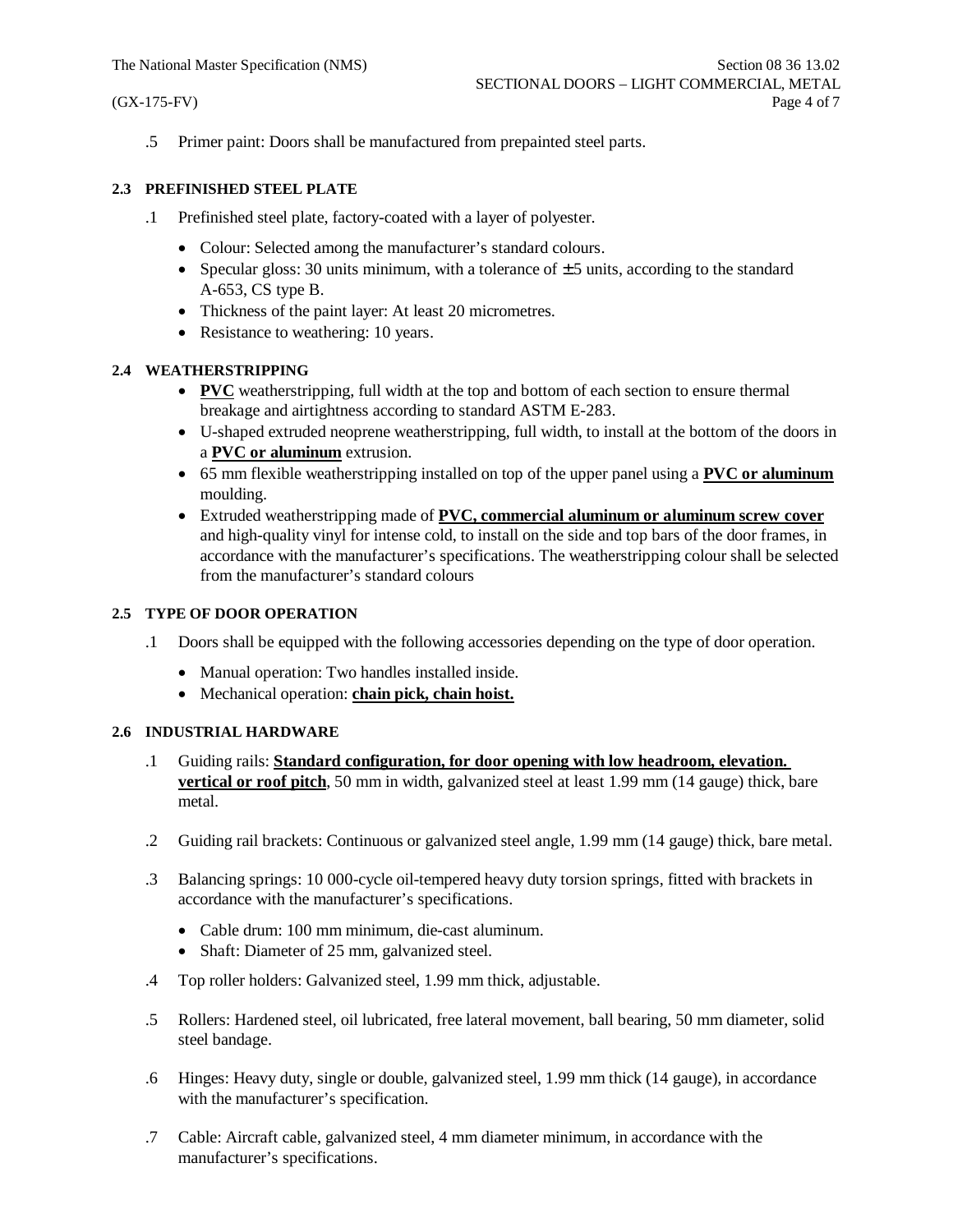- .8 Reinforcements: Doors 3708 mm and over shall be provided with horizontal reinforcement bars. The type of reinforcement bar will depend on the door's width. Consult the engineering department in order to comply with deflection standards.
- .9 Precision bearing: High-quality ball bearing for doors over 300 kg or more than 50 000 cycles.
- .10 Pusher springs.
- .11 Rail guards: Height of 1524 mm, shaped steel plate approximately 5 mm thick.
- .12 101 mm diameter exhaust port.
- .13 Safety device that immobilizes door upon detection of a cable break when closing the door; maximum load of 450 kg.
- .14 Steel caps, 20 gauge, 1.06 mm.

### **2.7 ELECTRIC DOOR OPENERS**

- .1 Electric door openers: With driving shaft, **central or side** mounting.
- .2 Electric motors, control devices, remote control stations with push buttons, relays and other electrical devices: CSA-approved, in a CSA-type enclosure.
- .3 Electrical power supply: **120 V, 1 phase,** 60Hz.
	- Motor:  $\frac{1}{2}$  hp.
- .4 Control devices comprising a built-in motor reversing switch, a thermal protection device against overloads, and a push button, as appropriate.
- .5 Control devices:
	- · Remote control stations with push buttons: Surface-mounted, with push buttons identified as OPEN-STOP-CLOSE, SECURITY LOCKOUT.
- .6 Manual operation of doors equipped with a door opener with a driving shaft
	- · A device, operated from the ground, shall allow for the disengagement of the opener's driving shaft and the manual operation of the door in case of failure of the power supply.
	- The door opener shall include the following:
		- .1 A lock switch that cuts the power supply as long as the door opener is in manual operation mode.
		- .2 Remote transmitter.
- .7 Manual operation of doors equipped with a central door opener
	- · The door opener must be connected to the door via a device that allows for quick uncoupling in case of failure of the power supply.
- .8 Automatic switch-on and switch-off lighting fixtures, equipped with a timer.
- .9 Door operating speed: 300 mm/s.
- .10 Control transformers: For 24 VAC control voltage.